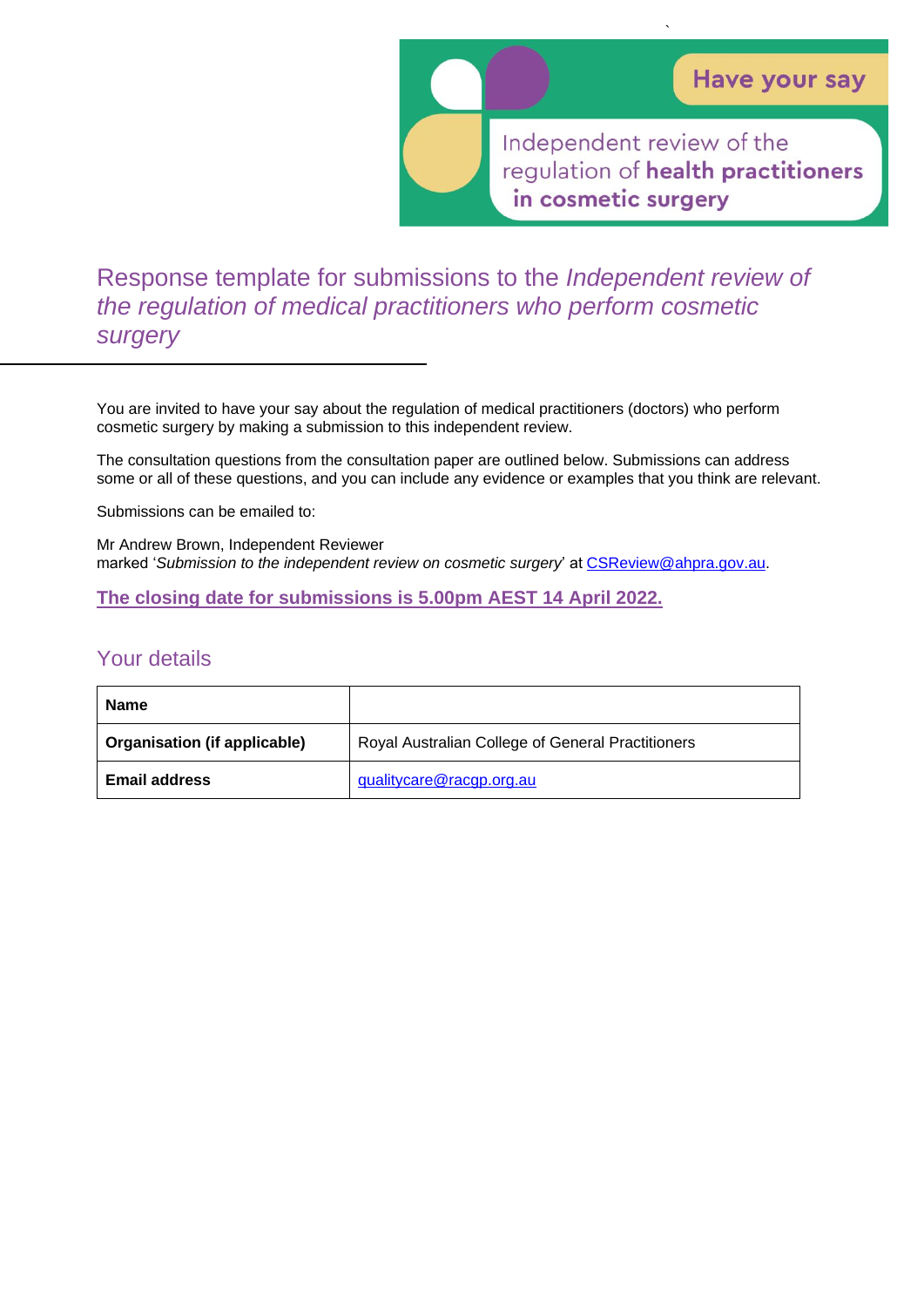## Your responses to the consultation questions

## Codes and Guidelines

**1. Do the current** *Guidelines for registered medical practitioners who perform cosmetic medical and surgical procedures* **adequately address issues relevant to the current and expected future practice of cosmetic surgery and contribute to safe practice that is within a practitioner's scope, qualifications, training and experience?** 

The guidelines address issues relevant to current and expected future practice of cosmetic surgery. Guidance alone will not necessarily make practitioners comply with these requirements. It is important to have monitoring as outlined in section 2 of the consultation paper.

**2. What changes are necessary and why? What additional areas should the guidelines address to achieve the above purpose?**

The guidelines for registered medical practitioners who perform cosmetic medical and surgical procedures detail that:

*A cooling off period of at least seven days between the patient giving informed consent and the procedure.*

*For patients under 18 a cooling off period is the following:*

- *for minor procedures, the cooling off period must be a minimum of seven days*
- *for major procedures, the cooling off period must be a minimum of three months.*

The RACGP recommends that in the case of patients aged under 18 years of age, specialist adolescent counselling prior to surgery or other aesthetic modifications should be recommended. A cooling off period of three months with appropriate educational material should be mandated for this group.

Section 4.1 Consent states that the practitioner should also provide written information in plain language. All patient consent needs to be considered and informed. The RACGP recommends that patients who do not speak English as their primary language be offered a translator to assist in understanding the information provided, and be provided written information in their primary language to support informed consent. All patients have a right to understand the information and recommendations they receive from their medical practitioner.

**3. Please provide any further comment in relation to the use of codes and guidelines relevant to the practice of cosmetic surgery.** 

The existing codes and guidelines need to be effectively implemented to help prevent adverse events.

# Management of notifications

**4. Having regard to Ahpra and the Medical Board's powers and remit, what changes do you consider are necessary to the approach of Ahpra and the Medical Board in managing cosmetic surgery notifications, including their risk assessment process, and why?**

The RACGP supports the recommendation that APHRA and MBA examine cosmetic surgery notifications data as well as TGA event reports.

Additional monitoring that could be implemented may include de-identified but linked data extraction from primary care and hospitals to see if there is an uptake in revised procedures or presentations with adverse effects after cosmetic surgery. Similarly, a de-identified registry could monitor medical devices used and procedures done so that targeted recall is possible. For example, the TGA arthroplasty implant registries could be used as an exemplar.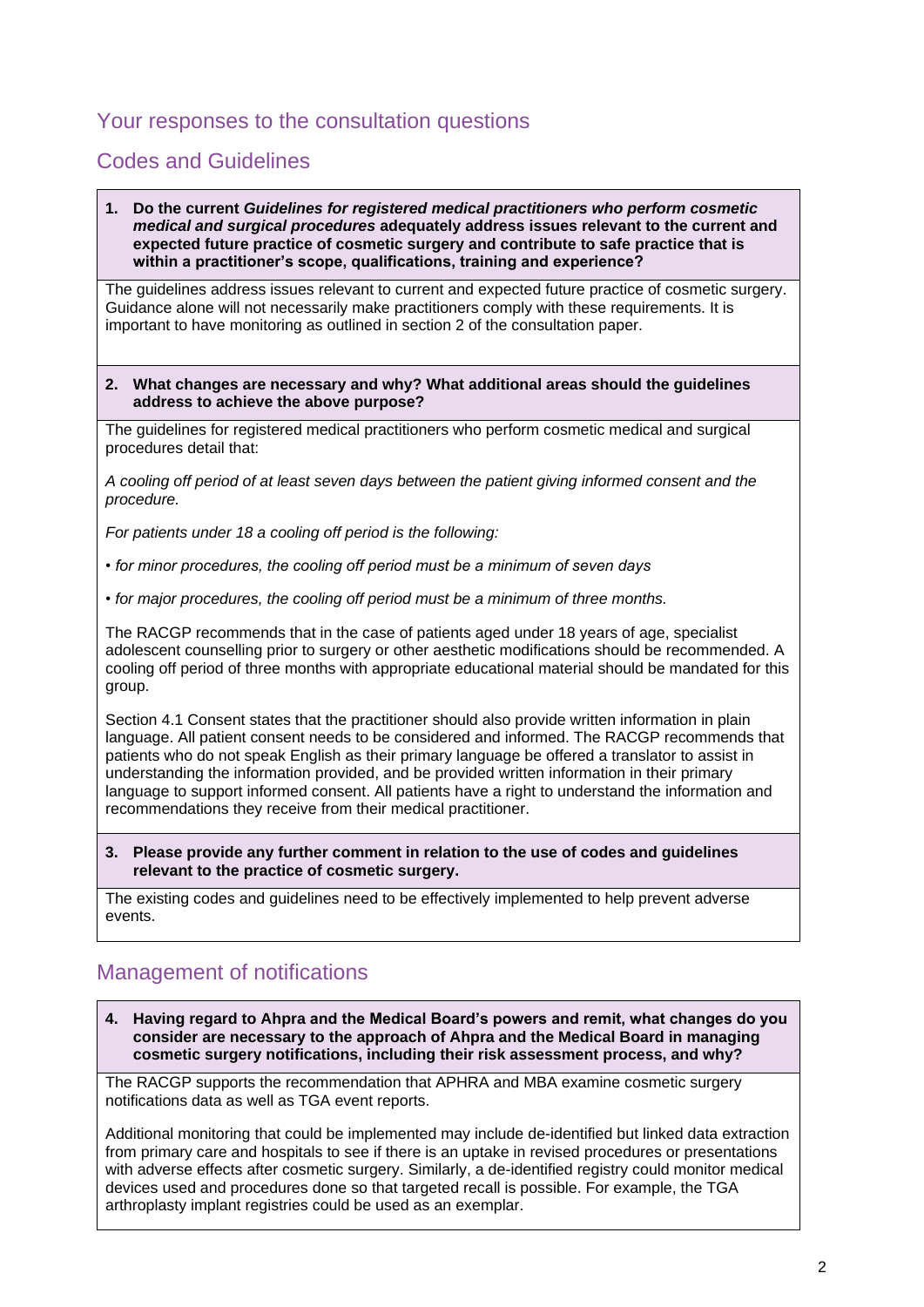Another mechanism to consider would be practice accreditation of cosmetic surgery practices thereby ensuring that high quality infection, prevention and control is implemented to ensure patient safety.

**5. Please provide any further relevant comment in relation to the management of notifications about medical practitioners involved in cosmetic surgery.** 

# Advertising restrictions

-

#### **6. Is Ahpra and the Medical Board's current approach to regulating advertising in cosmetic surgery sufficient?**

The advertising guidelines are appropriate for regulating advertising in cosmetic surgery but their implementation is inadequate and requires further action and refinement.

## **7. What should be improved and why and how?**

The RACGP believes a rigorous review of the accessibility and marketing of cosmetic procedures, as well as the costs of these procedures is warranted. Treatments should only be provided if the person performing the procedure has the appropriate training, expertise and experience. The evidence supporting procedures should also be clearly available to consumers to avoid misleading therapeutic claims. This principle should apply to all medical type procedures.

Maximum penalties should be reviewed as they seem small in comparison to the significant profit these organisations gain from offering cosmetic surgery.

#### **8. Do the current [Guidelines for advertising a regulated health service](https://www.ahpra.gov.au/Publications/Advertising-hub/Advertising-guidelines-and-other-guidance/Advertising-guidelines.aspx) adequately address risks in relation to advertising of cosmetic surgery, or is a more specific regulatory response required?**

See response below to question 9.

#### **9. Does the promotion of cosmetic surgery via social media raise any issues that are not adequately addressed by the advertising guidelines, or that require any specific regulatory response?**

Promotion of cosmetic surgery via social media should be regulated as per the advertising guidelines so that health services cannot:

• be false, misleading or deceptive, or likely to be misleading or deceptive

• offer a gift, discount or other inducement, unless the terms and conditions of the offer are also stated

• use testimonials or purported testimonials about the service or business

• create an unreasonable expectation of beneficial treatment.

Advertising of medical services of any type should not be in the unregulated space of social media, except public health promotions.

## **10. Please provide any further relevant comment in relation to the regulation of advertising.**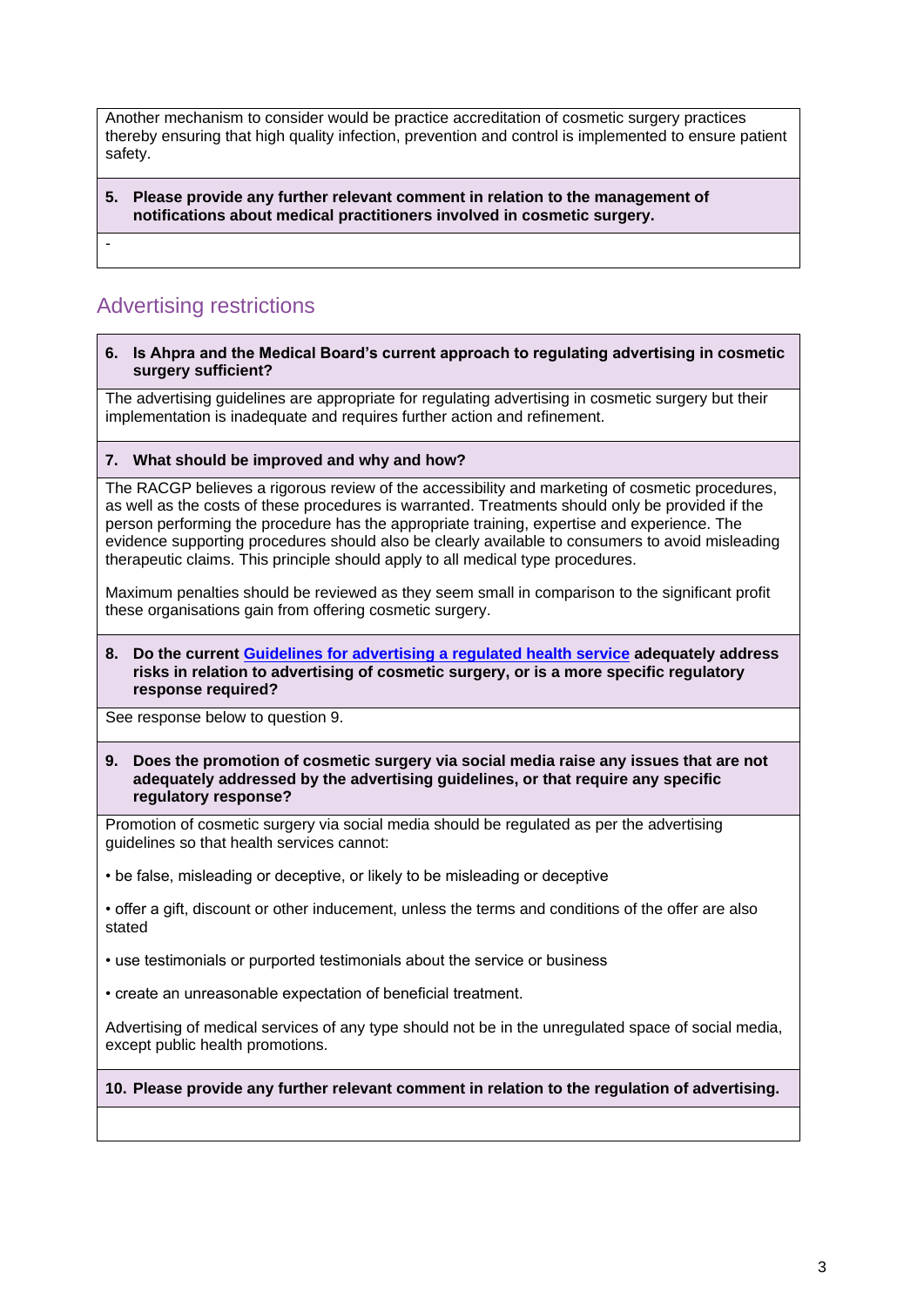# Title protection and endorsement for approved areas of practice

### **11. To what extent would establishing an endorsement in relation to the practice of cosmetic surgery address relevant issues of concern in the sector (including patient safety issues)?**

It is difficult for a member of the public to know whether a person calling themselves a cosmetic surgeon is working within their scope of experience.

The RACGP supports introducing changes that will increase patient safety and care with no additional barriers such as increased cost. Our [submission](https://www.racgp.org.au/advocacy/reports-and-submissions/2022-reports-and-submissions/submission-medical-practitioners) to the Health Minister's Council, recommends the use of the title 'surgeon' should be dependent on certified completion of approved training and demonstrated required competencies. The protected title of surgeon will help the public better understand a medical practitioners' qualifications.

The RACGP suggests use of terms such as "Cosmetician" and "Dr", and not surgeons as alternatives for providers of cosmetic surgical services.

Restriction on titles alone will not be sufficient. There needs to be public education as to what titles mean.

### **12. Would establishing an endorsement in relation to cosmetic surgery provide more clarity about the specific skills and qualifications of practitioners holding the endorsement?**

The RACGP would like to note that practitioners calling themselves surgeon are expected by the public to be registered surgeons that have specialist qualifications relevant to the surgery. As explained in Q11 above, the title of surgeon enables clear communication to the public about a medical practitioners' qualifications.

As per Q11 above, the RACGP suggests use of terms such as "Cosmetician" and "Dr", and not surgeons as alternatives for providers of cosmetic surgical services.

Restriction of these titles alone will not be sufficient. There needs to be public education as to what these titles mean.

## **13. What programs of study (existing or new) would provide appropriate qualifications?**

### **14. Please provide any further relevant comment in relation to specialist title protection and endorsement for approved areas of practice relevant to cosmetic surgery.**

## **Training and experience**

The potential harms associated with cosmetic surgery are related to the degree to which the competencies held by the practitioner match the scope of practice, which needs to be regulated through training. The training backgrounds of those performing cosmetic procedures differ. Currently, the title 'cosmetic surgeon' is often used regardless of the particular training background. Some are fully qualified surgeons, having completed accredited surgical training programs, while others are not. The titles of those performing procedures need clearer clinical definitions. Titles should be sufficient for the consumer to have an understanding of the skill level of the provider e.g. whether they are a plastic surgeon FRACS / dermatologist FACD, general practitioner (GP) or nurse.As per Q11 above, the title of surgeon enables clear communication to the public about a medical practitioners' qualifications.

The RACGP suggests use of terms such as "Cosmetician" and "Dr", and not surgeons as alternatives for providers of cosmetic surgical services.

In the event of restrictions on the use of the title 'surgeon' being introduced, and the current processes involving RACS in the assessment of overseas qualifications are followed, only suitable qualified surgeons would be admitted for practice in Australia.

### **New cosmetic procedures**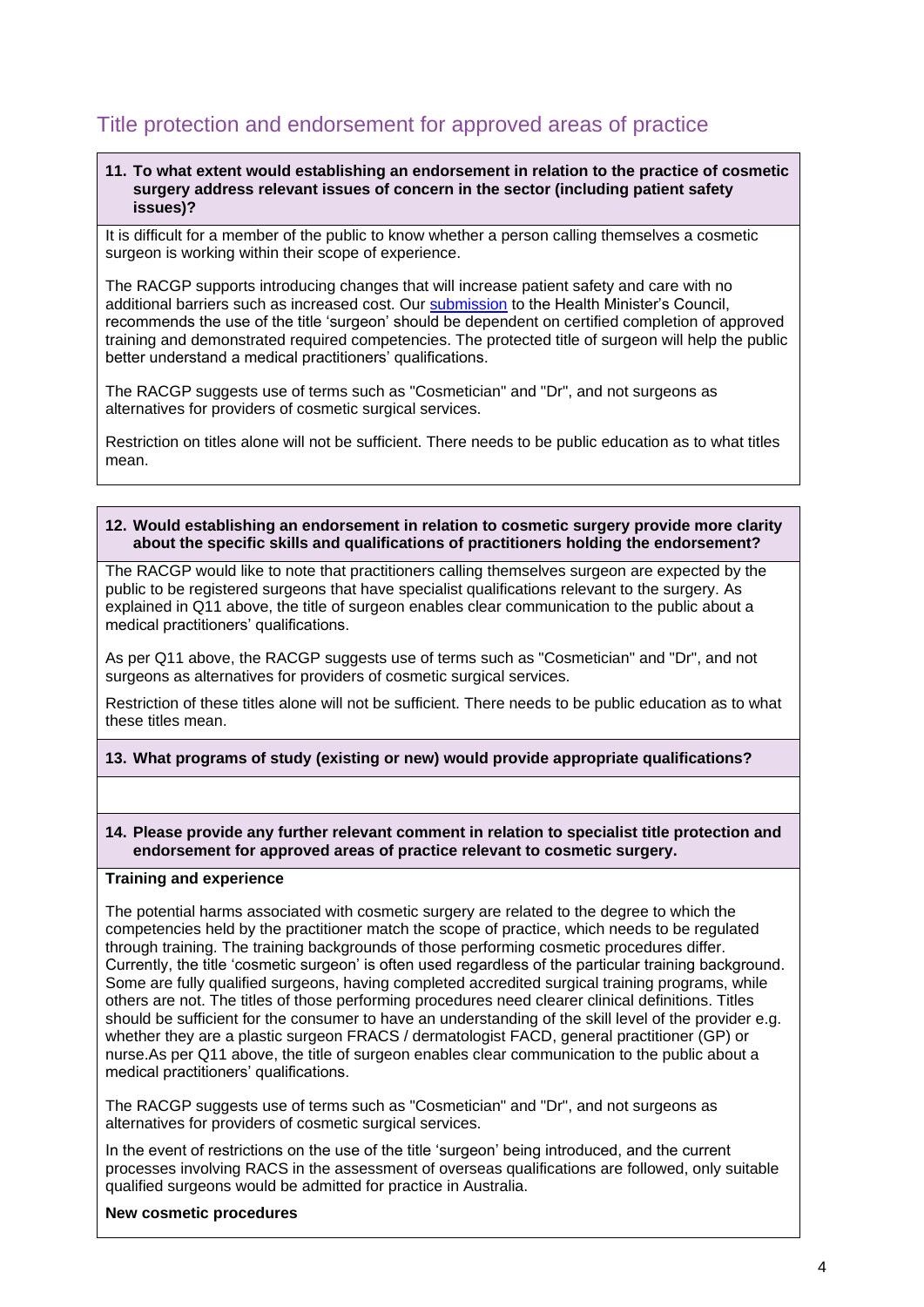Newer emerging cosmetic procedures such as female genital cosmetic surgery (FGCS) raises other concerns regarding regulation. FGCS is not medically indicated and aims to change aesthetic (or functional) aspects of a woman's genitalia. These procedures can be performed by anyone with a medical degree, including a cosmetic surgeon, gynaecologist, plastic surgeon, or urologist. No formal training is required and there are no evidence-based guidelines for these procedures at present.

The RACGP made a [previous submission](https://www.racgp.org.au/advocacy/reports-and-submissions/view-all-reports-and-submissions/2015-reports-and-submissions/cosmetic-medical-and-surgical-procedures) to the Medical Board of Australia's Public Consultation Paper and Regulation Impact Statement in March 2015 on registered medical practitioners who provide cosmetic medical and surgical procedures. It highlighted that cosmetic procedures, such as injectable Botox and collagen treatments, are often performed by a beautician or nurse. These are sometimes supervised by the treating doctor but it is likely there are instances when this is not the case. As stated in item 8 of the Medical Board's draft guidelines, treatments should only be provided if the person performing the procedure has the appropriate training, expertise and experience in the particular cosmetic procedure being performed. The person performing the procedure should be able to deal with all routine aspects of care and any likely complications.

Cosmetic injections including muscle relaxants and fillers can result in serious and sometimes permanent injuries. These injections need to be provided by trained medical practitioners. The practice of "supervised" injection has had fragmented implementation. We recommend that cosmetic injections be restricted to trained medical practitioners.

Often new cosmetic techniques are sponsored by manufacturers without rigorous independent research. More thorough and independent evaluation of cosmetic techniques needs to be undertaken

It would also be beneficial if relevant clinical groups could agree on a delineation of services according to the complexity of the procedures.

A resource was published by the RACGP in 2015 to highlight this information to GPs and other health professionals: Female genital cosmetic surgery – [A resource for general practitioners and](https://www.racgp.org.au/getattachment/be129a58-028c-4f78-ae06-78bf5b6fb38a/Female-genital-cosmetic-surgery.aspx) [other health professionals.](https://www.racgp.org.au/getattachment/be129a58-028c-4f78-ae06-78bf5b6fb38a/Female-genital-cosmetic-surgery.aspx)

## Cooperation with other regulators

**15. Are there barriers to effective information flow and referral of matters between Ahpra and the Medical Board and other regulators?**

**16. If yes, what are the barriers, and what could be improved?** 

**17. Do roles and responsibilities require clarification?** 

**18. Please provide any further relevant comment about cooperating with other regulators.** 

## Facilitating mandatory and voluntary notifications

**19. Do the Medical Board's current** [mandatory notifications guidelines](https://www.ahpra.gov.au/documents/default.aspx?record=WD20/29515&dbid=AP&chksum=YMVsT2Py%2bC0erSWK0OqAhg%3d%3d) **adequately explain the mandatory reporting obligations?** 

**20. Are there things that prevent health practitioners from making notifications? If so, what?**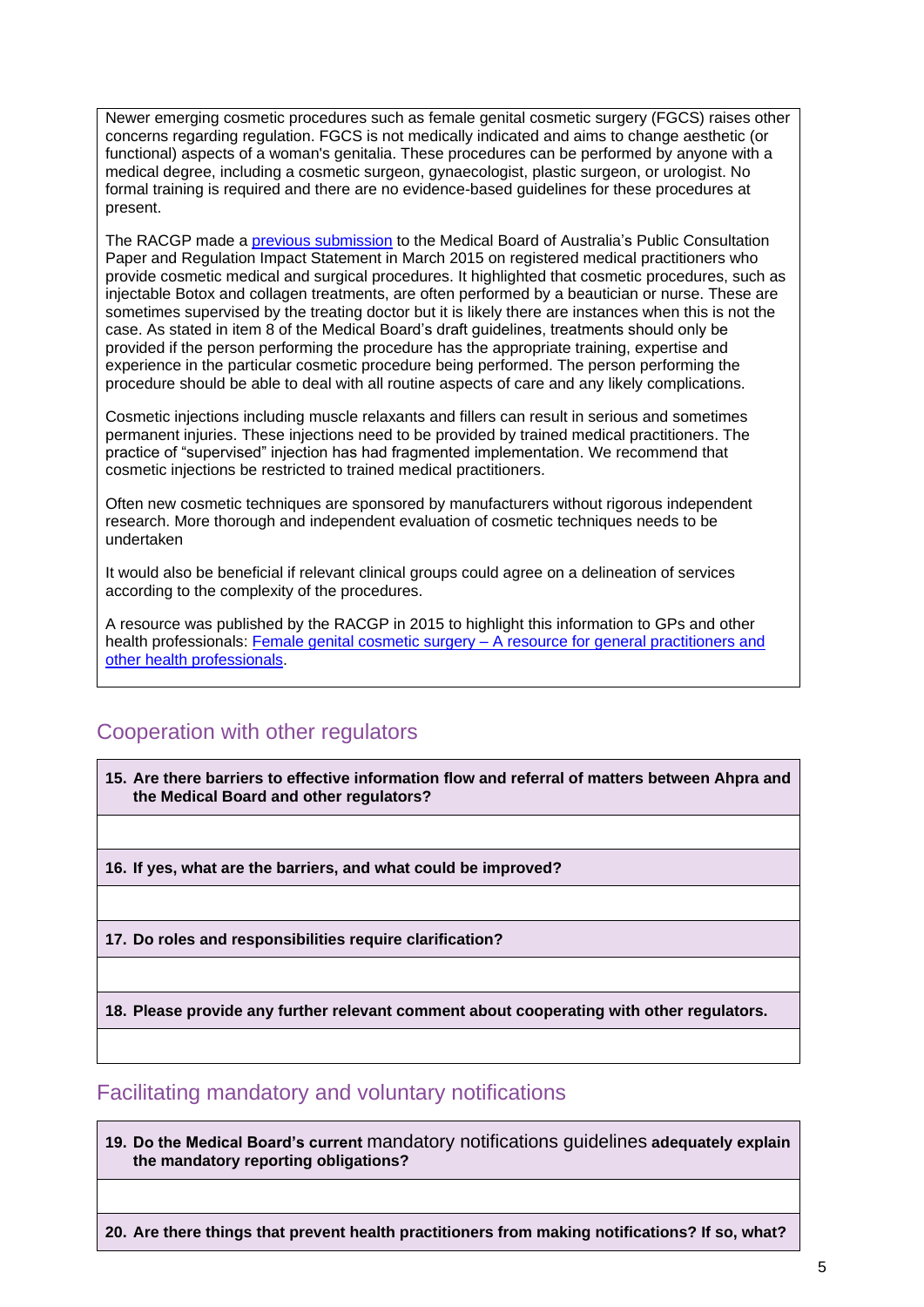## **21. What could be improved to enhance the reporting of safety concerns in the cosmetic surgery sector?**

A [previous submission](https://www.racgp.org.au/advocacy/reports-and-submissions/view-all-reports-and-submissions/2015-reports-and-submissions/cosmetic-medical-and-surgical-procedures) was made to the Medical Board of Australia's Public Consultation Paper and Regulation Impact Statement in March 2015 on registered medical practitioners who provide cosmetic medical and surgical procedures. It highlighted that cosmetic procedures, such as injectable Botox and collagen treatments, are often performed by a beautician or nurse. These are sometimes supervised by the treating doctor but it is likely there are instances when this is not the case. As stated in item 8 of the Medical Board's draft guidelines, treatments should only be provided if the person performing the procedure has the appropriate training, expertise and experience in the particular cosmetic procedure being performed. The person performing the procedure should be able to deal with all routine aspects of care and any likely complications.

As per above, it would also be beneficial if the relevant clinical groups could agree on a delineation of services according to the complexity of the procedures.

## **22. Please provide any further relevant comment about facilitating notifications**

## Information to consumers

### **23. Do the Medical Board's current codes and guidelines adequately describe the obligations of practitioners who perform cosmetic surgery to provide sufficient information to consumers and obtain informed consent?**

See response to question 24.

#### **24. If not, what improvements could be made?**

### **Patient assessment and referral**

It is important to note that in many instances, GPs will not have the opportunity to have a conversation with people considering cosmetic medical or surgical procedures. This is because consumers often bypass their usual GP and take themselves directly to cosmetic practitioners.

In circumstances where a patient visits a GP and requests advice or referral for a cosmetic procedure, the GP is in a position to assess the patient for appropriateness of the procedure and to screen for underlying physical and mental health issues that may need to be considered.

Before undergoing a significant cosmetic procedure, we believe consumers should have a consult with an appropriately trained health professional.

In circumstances where a patient visits a GP and requests advice or referral for a cosmetic procedure, it would be beneficial for GPs to have access to reputable independent consumer resources. This could include prompted discussion points for the patient to consider such as a list of questions to ask a provider before considering a procedure, advice to have a cooling off period before committing to surgery, benefits versus costs of obtaining a second opinion and other such points to assist consumers in making an informed and well thought out decision.

## **Public education**

The RACGP supports efforts to increase patient safety through public education, which communicates who performs surgery, what the relevant qualifications mean and how to find out the qualifications of the cosmetic service provider.

### *New cosmetic procedures*

As per above, a [previous submission](https://www.racgp.org.au/advocacy/reports-and-submissions/view-all-reports-and-submissions/2015-reports-and-submissions/cosmetic-medical-and-surgical-procedures) was made to the Medical Board of Australia's Public Consultation Paper and Regulation Impact Statement in March 2015 on registered medical practitioners who provide cosmetic medical and surgical procedures. The response highlighted how the use of commercial labels to describe and market invasive procedures can mislead the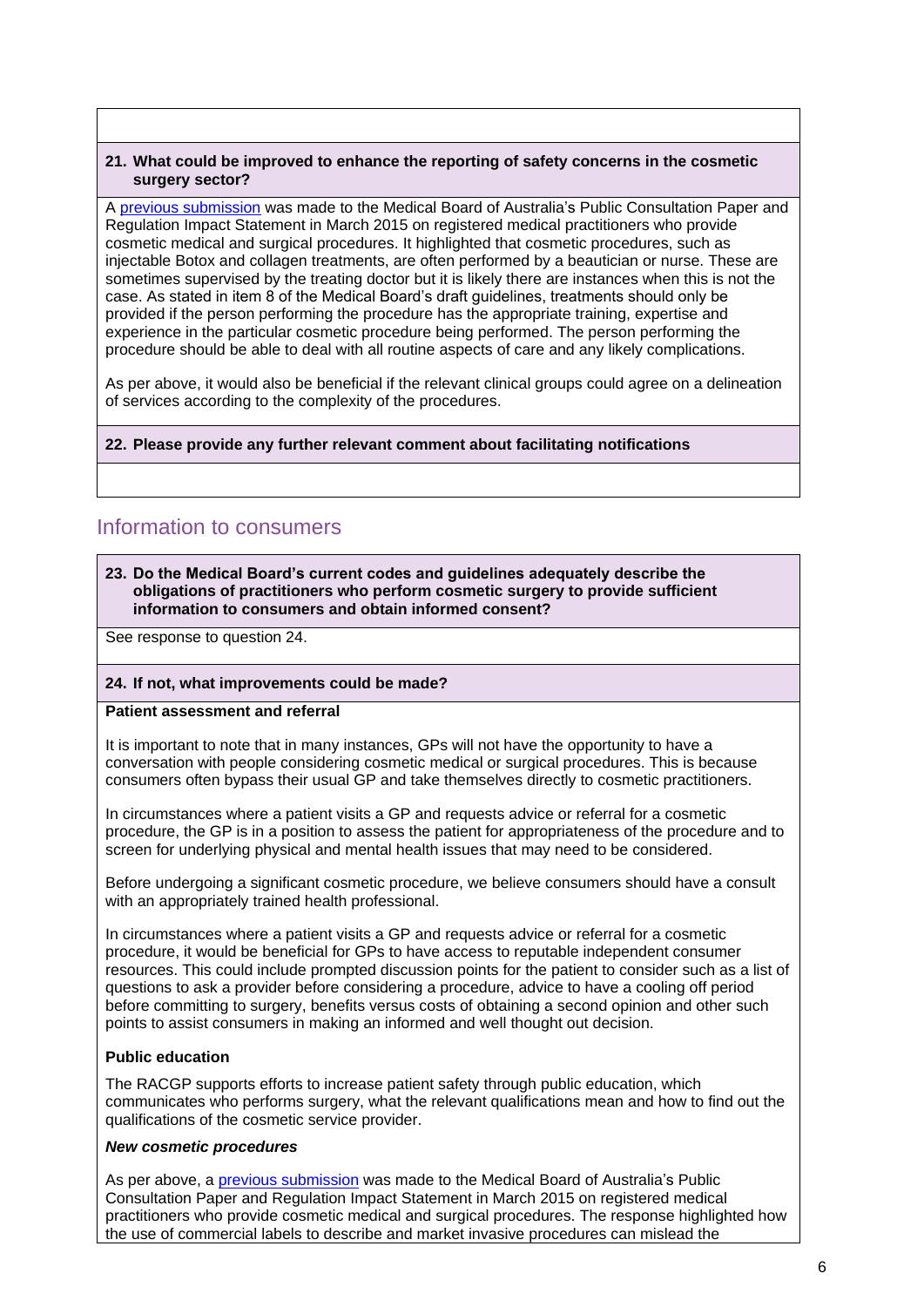consumer. Terms include 'vaginal rejuvenation', 'designer laser vaginoplasty', 'revirgination' and 'Gshot' and do not refer to medically recognisable procedures.<sup>1</sup>

If a patient is considering having any one of these FGCS procedures performed, the GP is in a position to discuss the lack of long-term data that exists and the potential for injury or complications with them. Patients should be warned that the benefits are not proven and that they are not approved medical procedures. Referral to a gynaecologist rather than directly to a plastic or cosmetic surgeon should be recommended. Mental health and body image concerns should be also be explored and appropriate counselling arrangements provided.

As per the RACGP *[Female genital cosmetic surgery: A resource](https://www.racgp.org.au/clinical-resources/clinical-guidelines/key-racgp-guidelines/view-all-racgp-guidelines/female-genital-cosmetic-surgery) for general practitioners and other [health professionals](https://www.racgp.org.au/clinical-resources/clinical-guidelines/key-racgp-guidelines/view-all-racgp-guidelines/female-genital-cosmetic-surgery)*, people aged under 18 years of age should not have FGCS as the genital tissue has not fully developed until after this age.If a referral is made, it should be to a specialist adolescent gynaecologist and not to a plastic or cosmetic surgeon. Psychological referral should be mandatory in children prior to any cosmetic procedure and as mentioned previously, include a minimum three month cooling off period.

As per question 14, often new cosmetic techniques are sponsored by manufacturers without rigorous independent research. More thorough and independent evaluation of cosmetic techniques needs to be undertaken and the public made aware of the outcomes.

### **25. Should codes or guidelines include a requirement for practitioners to explain to patients how to make a complaint if dissatisfied?**

The RACGP recommends that the codes or guidelines direct patients to information on how to make a complaint if they are dissatisfied with a service. All patients should be informed of the risks of the cosmetic procedure and be informed of how to make a complaint. Medical practitioners should be required to have a system for managing complaints.

Section 3 of the Medical Board of Australia's Good medical practice: A code of conduct for doctors in Australia, which contains advice about managing complaints at the practice level (available at www.medicalboard.gov.au/Codes-Guidelines-Policies.aspx)

#### **26. In the context of cosmetic surgery, does the Ahpra website and public register of practitioners provide sufficient information about medical practitioners to inform consumer choices?**

No. Please see response to question 27.

**27. If not, what more could/should Ahpra and the Medical Board do to inform consumer choices?** 

The RACGP supports efforts to increase patient safety through public education. Public education around the Aphra website and public register of practitioners should be better implemented to raise awareness of this information.

## **28. Is the notification and complaints process understood by consumers?**

N/A

**29. If not, what more could/should Ahpra and the Medical Board do to improve consumer understanding?** 

N/A

**30. Please provide any further relevant comment about the provision of information to consumers.**